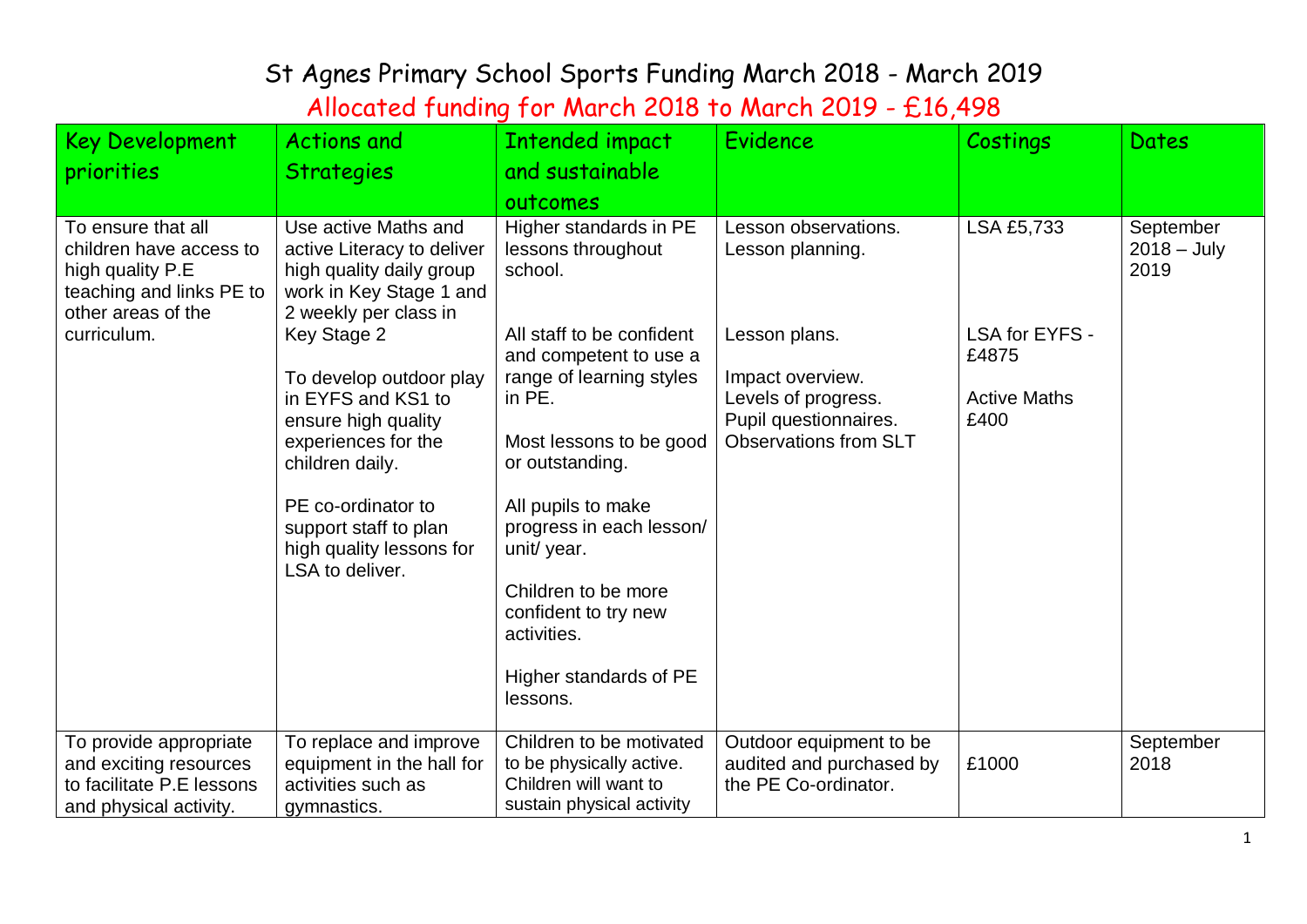Allocated funding for March 2018 to March 2019 - £16,498

|                                                                                                                   | Audit P.E equipment<br>and replace or improve<br>equipment to improve<br>teaching opportunities.                                                                                                                                           | after leaving primary<br>school.<br>Ideas from new materials<br>to be shared between<br>staff in order for<br>resources to be<br>sustainable.                                                                                                                                                                                                                                                                                                                                                         |                                                                                                      |                                                                                                 |                          |
|-------------------------------------------------------------------------------------------------------------------|--------------------------------------------------------------------------------------------------------------------------------------------------------------------------------------------------------------------------------------------|-------------------------------------------------------------------------------------------------------------------------------------------------------------------------------------------------------------------------------------------------------------------------------------------------------------------------------------------------------------------------------------------------------------------------------------------------------------------------------------------------------|------------------------------------------------------------------------------------------------------|-------------------------------------------------------------------------------------------------|--------------------------|
| To increase purposeful,<br>active provision during<br>lunch time and break<br>time periods, across all<br>phases. | Freddie fit to teach<br>young leaders program<br>and work with PE LSA<br>to develop lunchtime<br>games and activities.<br>New equipment to be<br>bought to be used at<br>dinnertimes and break<br>times to encourage<br>physical activity. | Allows children to<br>understand key aspects<br>of competitive sport e.g.<br>sportsmanship, team<br>spirit.<br>Provides awareness of<br>the dedication needed to<br>become a professional.<br>Children are actively<br>engaged in using the<br>equipment effectively.<br>Identified children are<br>actively engaged in<br>sporting activities during<br>lunchtimes leading to<br>positive behaviours.<br>Children received<br>awards as Young Sports<br>Leaders and lead<br>activities. Observations | Older children will be<br>encouraged and trained to<br>take leadership roles.<br>Lunchtime equipment | $£350 - Freddie$<br>Fit.<br>£1500 for LSA to<br>work with<br>children at<br>lunchtimes.<br>£300 | May 2018<br>October 2018 |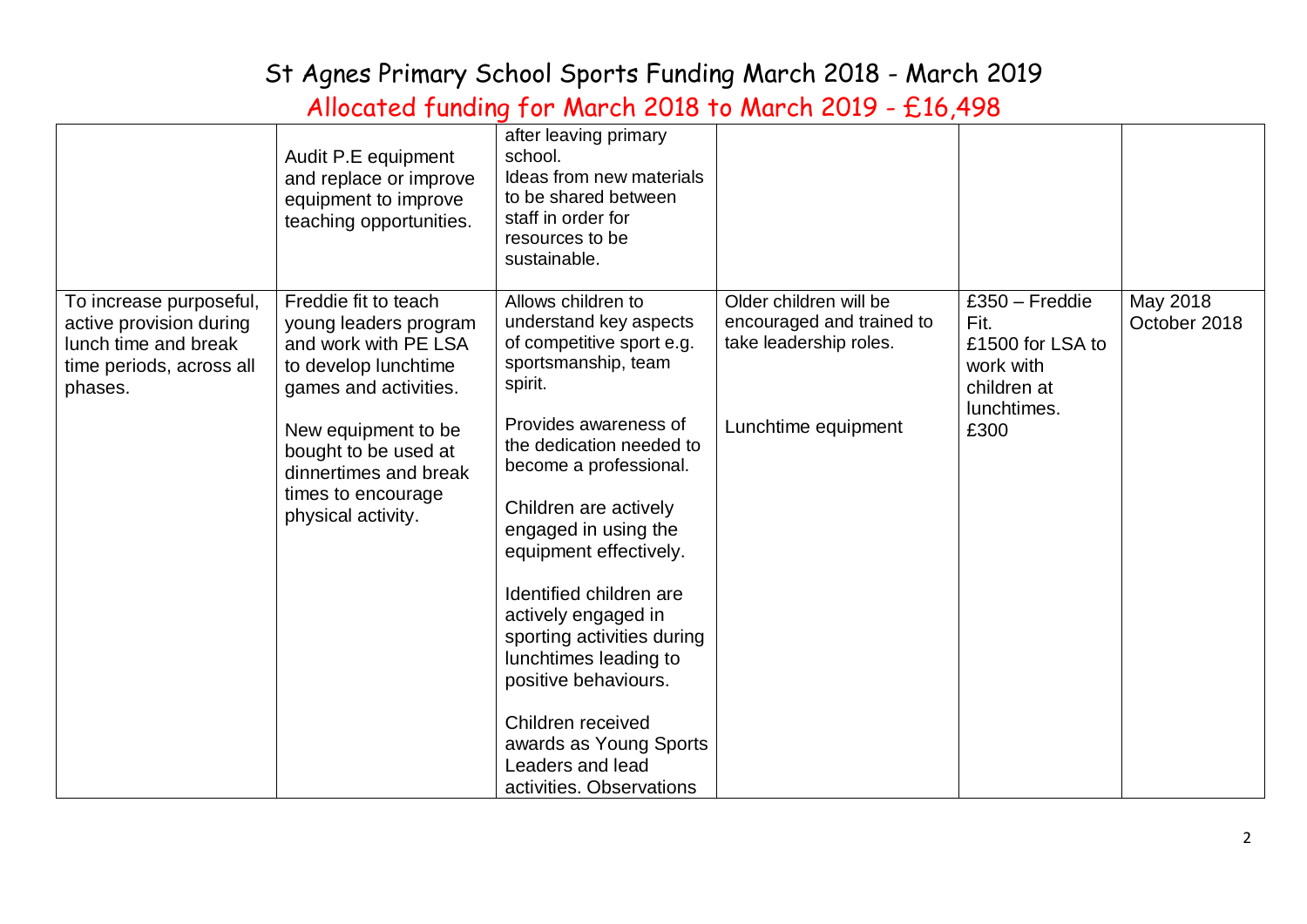Allocated funding for March 2018 to March 2019 - £16,498

|                          |                           | confirm positive                                  |                                                |                    |                |
|--------------------------|---------------------------|---------------------------------------------------|------------------------------------------------|--------------------|----------------|
|                          |                           | behaviours in place.                              |                                                |                    |                |
|                          |                           |                                                   |                                                |                    |                |
|                          |                           | Children are actively                             |                                                |                    |                |
|                          |                           | involved in leading the                           |                                                |                    |                |
|                          |                           | playtime activities.                              |                                                |                    |                |
|                          |                           |                                                   |                                                |                    |                |
| To develop extra         | Staff to be trained in a  | Allows children to                                | School staff will work                         | £450 School        |                |
| curricular sports and to | variety of sports.        | understand key aspects                            | alongside external coaches                     | competition        | Sept 2017-July |
| engage children in       | Staff to involve children | of competitive sport e.g.                         | to learn new skills and                        | Admin - Supply     | 2018           |
| league competitions.     | in competitive sport.     | sportsmanship, team                               | approaches.                                    | cover and          |                |
| The clubs are as         | Staff to develop teams    | spirit.                                           | Pyramid competitions.                          | release time for   |                |
| follows:                 | and involve children in   |                                                   | Virtual competitions in                        | PE Co-ordinator    |                |
|                          | league games.             | Provides awareness of<br>the dedication needed to | school.                                        | to attend network  |                |
| <b>Netball</b>           |                           | become a professional.                            | A variety of school sports<br>days to increase | meetings.          |                |
| Cricket                  | PE co-ordinator to        |                                                   | competition within school.                     | $£200 - extra$     |                |
| <b>Multiskills</b>       | develop action plan and   |                                                   | Pupil feedback forms and                       | curricular clubs   |                |
| <b>Athletics</b>         | facilitate after school   |                                                   | photographs of the different                   | changing half      |                |
| Aerobics                 | clubs and competitions.   |                                                   | activities.                                    | termly.            |                |
| Football                 |                           |                                                   |                                                |                    |                |
| Tag Rugby                |                           |                                                   |                                                | Transport - To     |                |
| Archery                  |                           |                                                   |                                                | competitions -     |                |
|                          |                           |                                                   |                                                | £290               |                |
|                          |                           |                                                   |                                                | £1100 for Sports   |                |
|                          |                           |                                                   |                                                | coach to deliver   |                |
|                          |                           |                                                   |                                                | after school clubs |                |
|                          | To invest in a            | All children to be more                           | Use of Yasmin and Tom                          | £200               | $Sept - 18 -$  |
|                          | relationships curriculum  | co-operative and                                  | website.                                       |                    | Sept 19        |
|                          | in which all teachers use | resilient.                                        |                                                |                    |                |
|                          | to teach co-operation     |                                                   |                                                |                    |                |
|                          | and relationships.        |                                                   |                                                |                    |                |